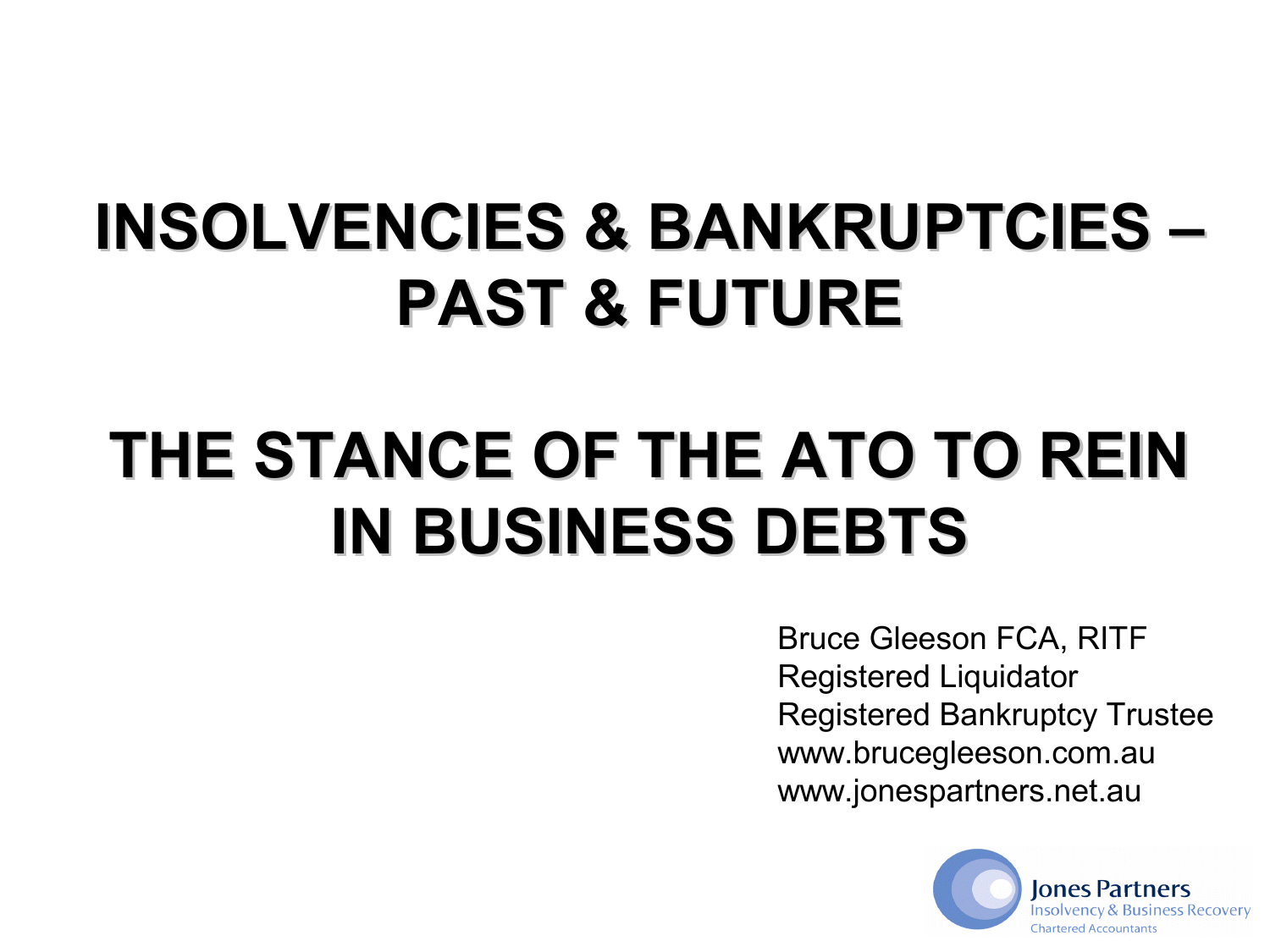#### **DISCLAIMER**

This material is intended to be a guide only and no part of this material is intended to be advice, whether legal or professional. You should not act solely on the basis of the material contained in this presentation as certain parts may be generalised and may apply to different individuals and circumstances. Whilst the material in this presentation has been prepared in good faith and with due care, no warranty is made for the accuracy or completeness of the whole or any part of the material. No liability for negligence or otherwise is assumed by Jones Partners for any loss of damage suffered by any party resulting their use of the material contained in this presentation.

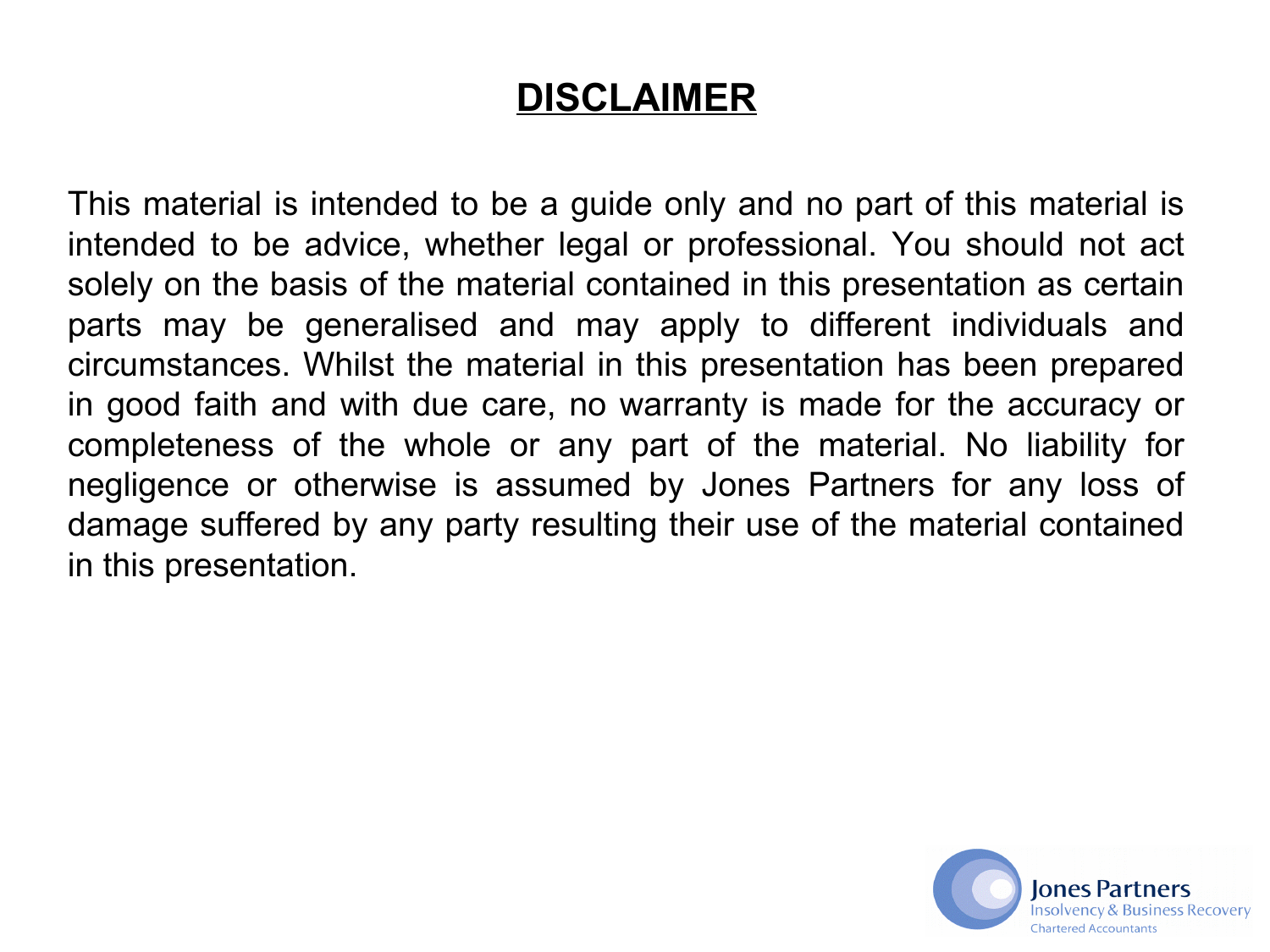## **WHAT ARE WE GOING TO LOOK AT?**

- $\triangleright$  Corporate Insolvency Statistics
- $\triangleright$  Personal Insolvency / Bankruptcy Statistics
- $\triangleright$  What industries are / continue to be at risk
- $\triangleright$  The ATO what is its current stance and why SME's should take note
- $\triangleright$  What should SME's be doing regularly to stay successful

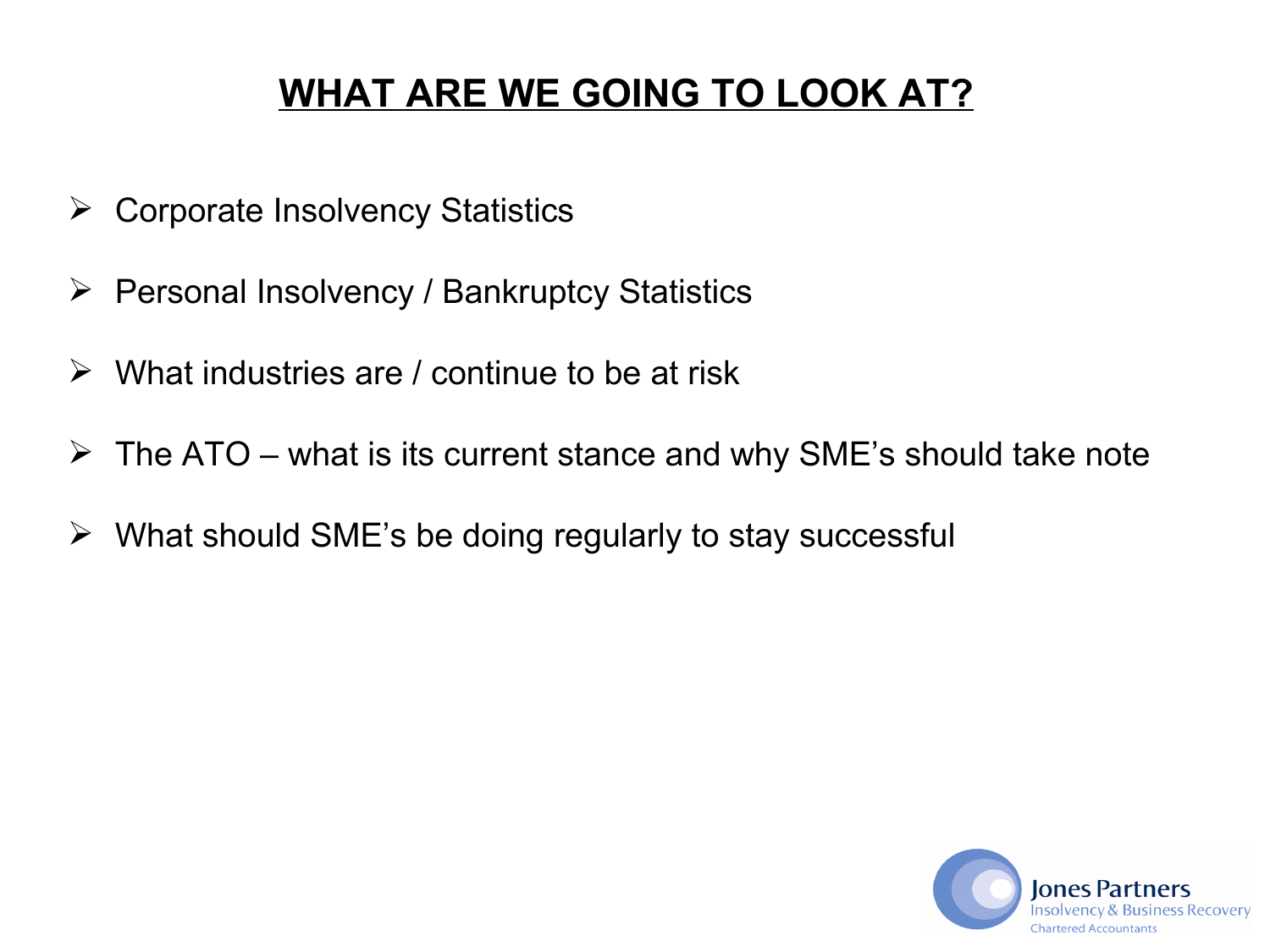# **WHAT ARE THE STATISTICS TELLING US!**



© Australian Securities & Investments Commission.

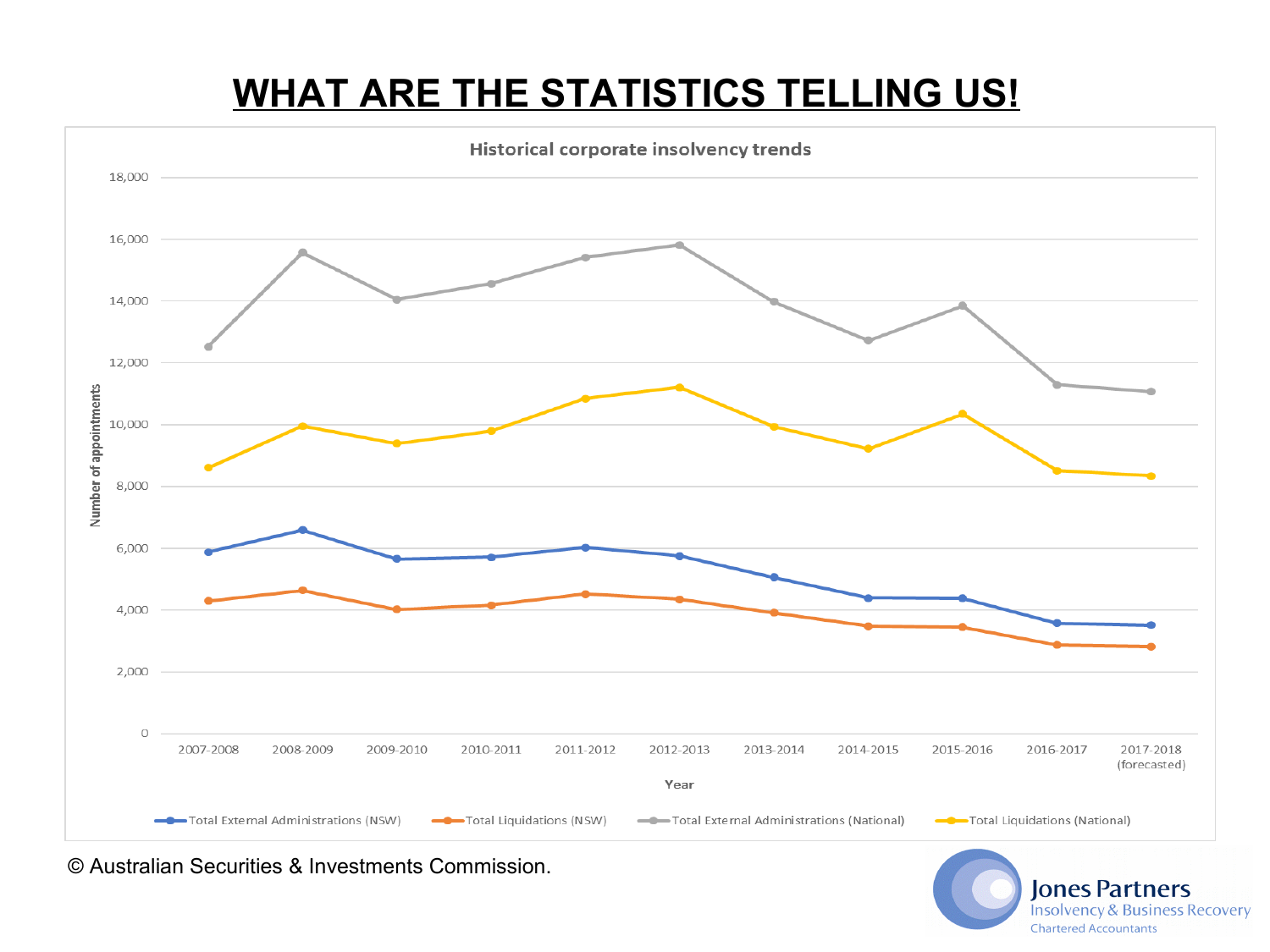# **WHAT ARE THE STATISTICS TELLING US!**



Australian Financial Security Authority © Commonwealth of Australia 2016

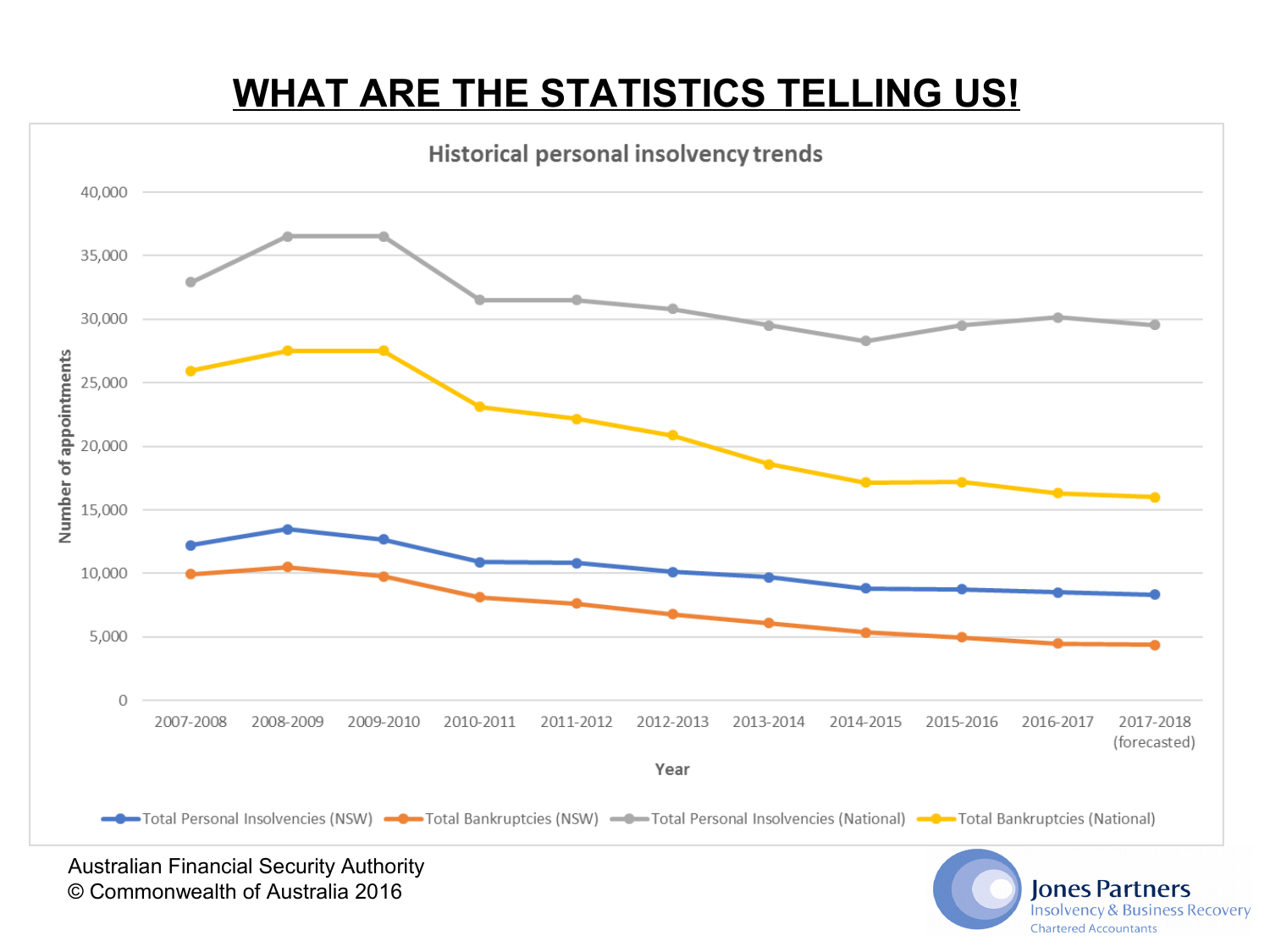## **WHAT IS THE OFFICIAL CASH RATE SAYING?**



© Reserve Bank of Australia, 2001–2017

\*June 2018 cash rate forecasted to be 1.75%

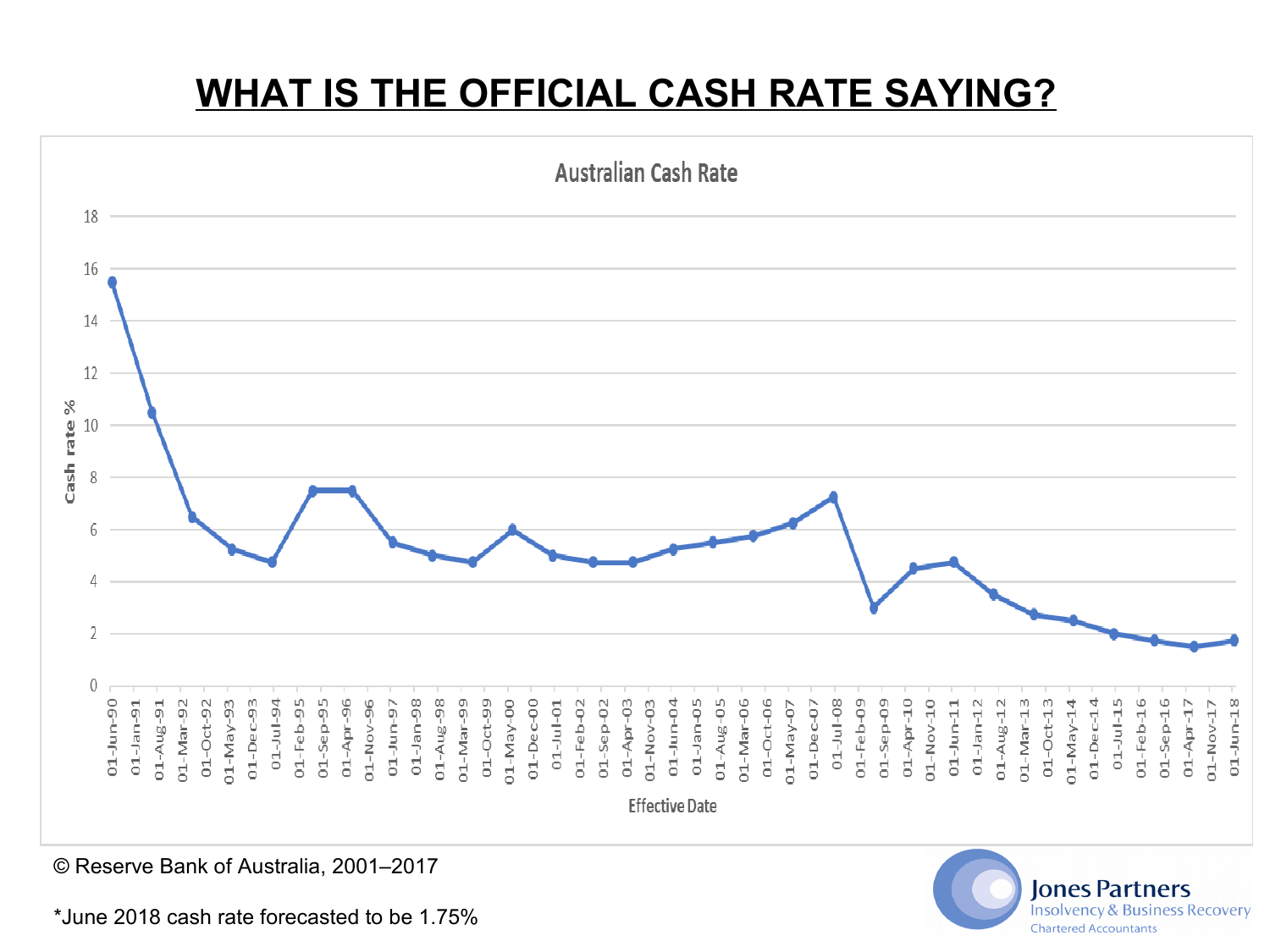### **AUSTRALIAN BUSINESSES BY INDUSTRY DIVISION**

#### Australian businesses by industry division

Business counts (,000)



Australian Bureau of Statistics © Commonwealth of Australia 2017

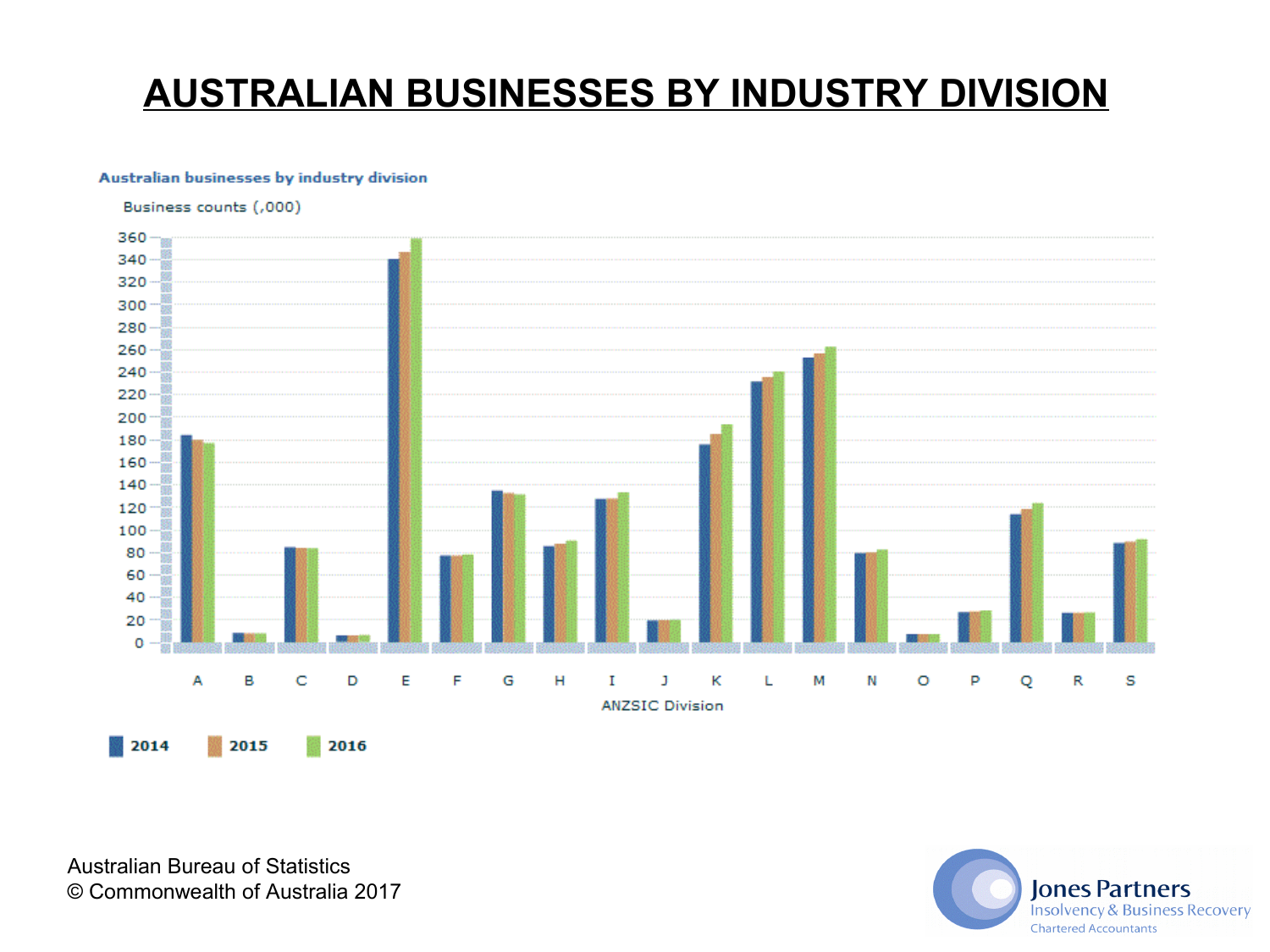#### **AUSTRALIAN BUSINESSES BY EMPLOYMENT SIZE RANGE**

#### Australian Businesses by Employment Size Range



Australian Bureau of Statistics © Commonwealth of Australia 2017

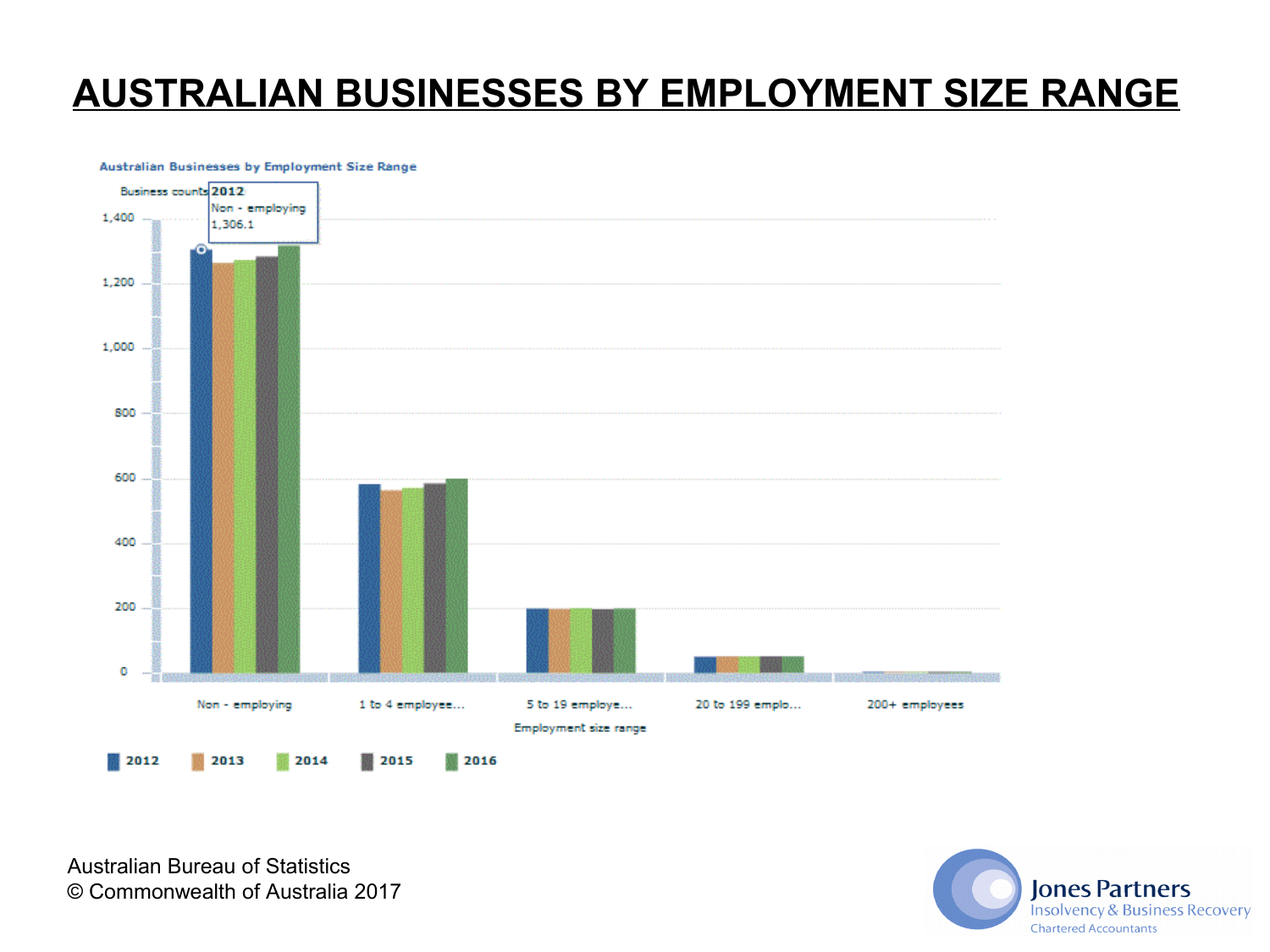# **WHAT IS THE CURRENT STANCE OF THE ATO?**

- Reinvigorated and progressive we know via liquidation statistics that about 80% of companies that go into liquidation have fewer than 20 employees.
- About 40-45% of companies that are liquidated have liabilities of \$250,000 or less. Of this approximately 65% typically relates to unpaid taxes, ie SGC, PAYG, GST.
- ATO treated as the lowest unsecured creditor in the supply chain.
- ATO also is aware that SGC debt [particularly unrecoverable amounts] continues to grow, i.e. \$700 million in 2015/16
- ATO and ASIC and other Gov Departments continue to improve data showing which is highlighting higher risk industries/entities. Note Phoenix taskforce, Black Economy taskforces.

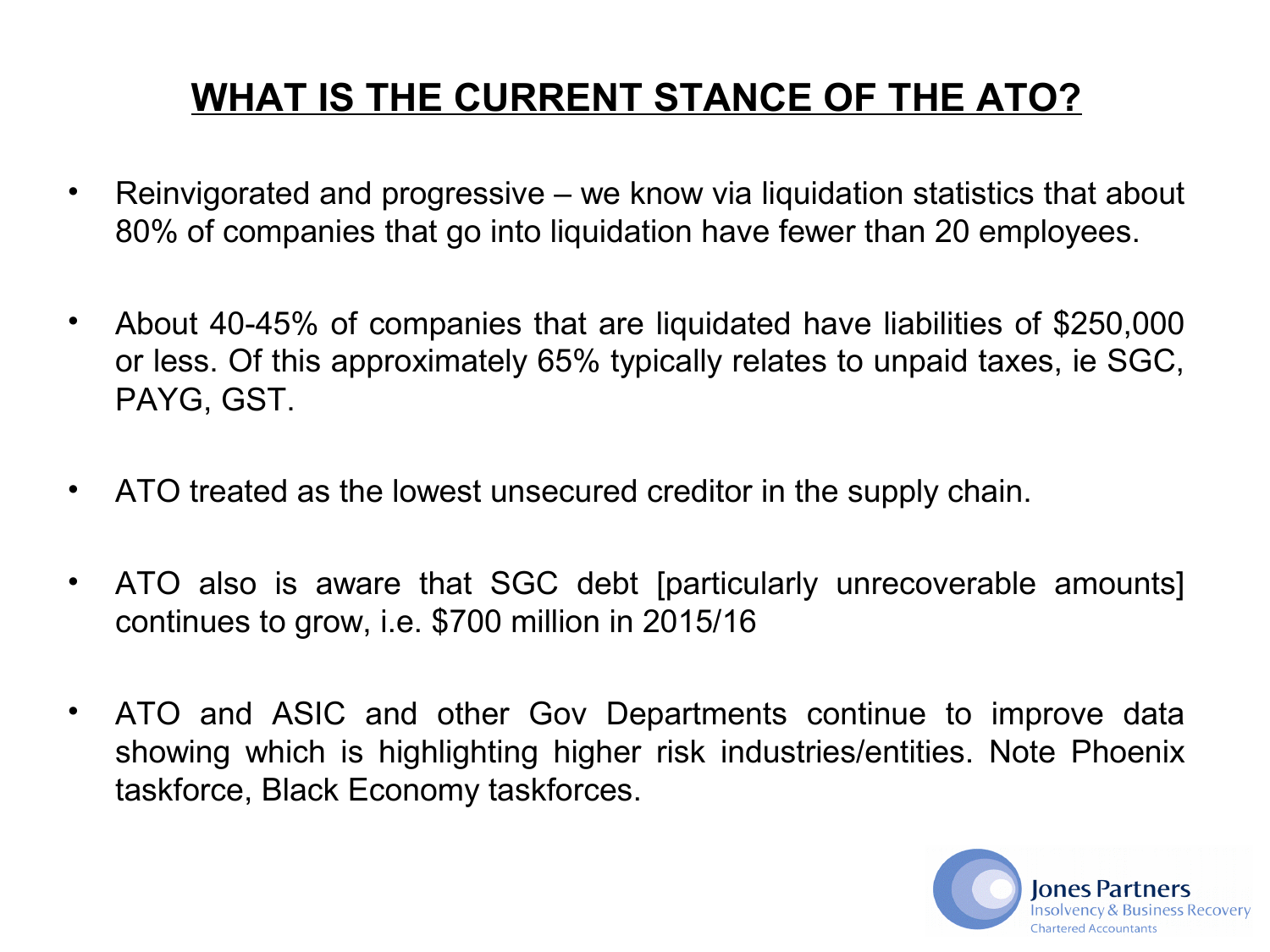### **WHY SHOULD SME's TAKE NOTE**

- Legislation waiting to be passed:
	- $\triangleright$  Giving the ATO power to report to credit agencies whose debt is more than 90 days overdue AND more than \$10,000.
- ATO/ASIC/DEWR in a crackdown on employers meeting SGC obligations. Grown from \$450 million in 2011/12 to \$718 million in 2015/16 regarding insolvent employers. Much better data sharing in recent times.
- Treasury/ASIC/ATO actively wanting to claw back revenue losses via:
	- $\triangleright$  Increased action on illegal phoenix activity [CONSULTATION PAPER]
	- $\triangleright$  Improving the collection of GST  $\rightarrow$  via extending personal liability to directors for unpaid GST of company [CONSULTATION PAPER]
	- $\triangleright$  Introduction of a Director Identification Number system
	- $\triangleright$  Phasing in near real-time reporting by employers of payroll + superannuation information to the ATO through the single touch payroll reporting framework [CURRENTLY BEING PHASED INI
	- $\triangleright$  Considering a register of "high risk entities/individuals"
- More active use of the existing Director Penalty Notice regime for unpaid PAYG + SGC.